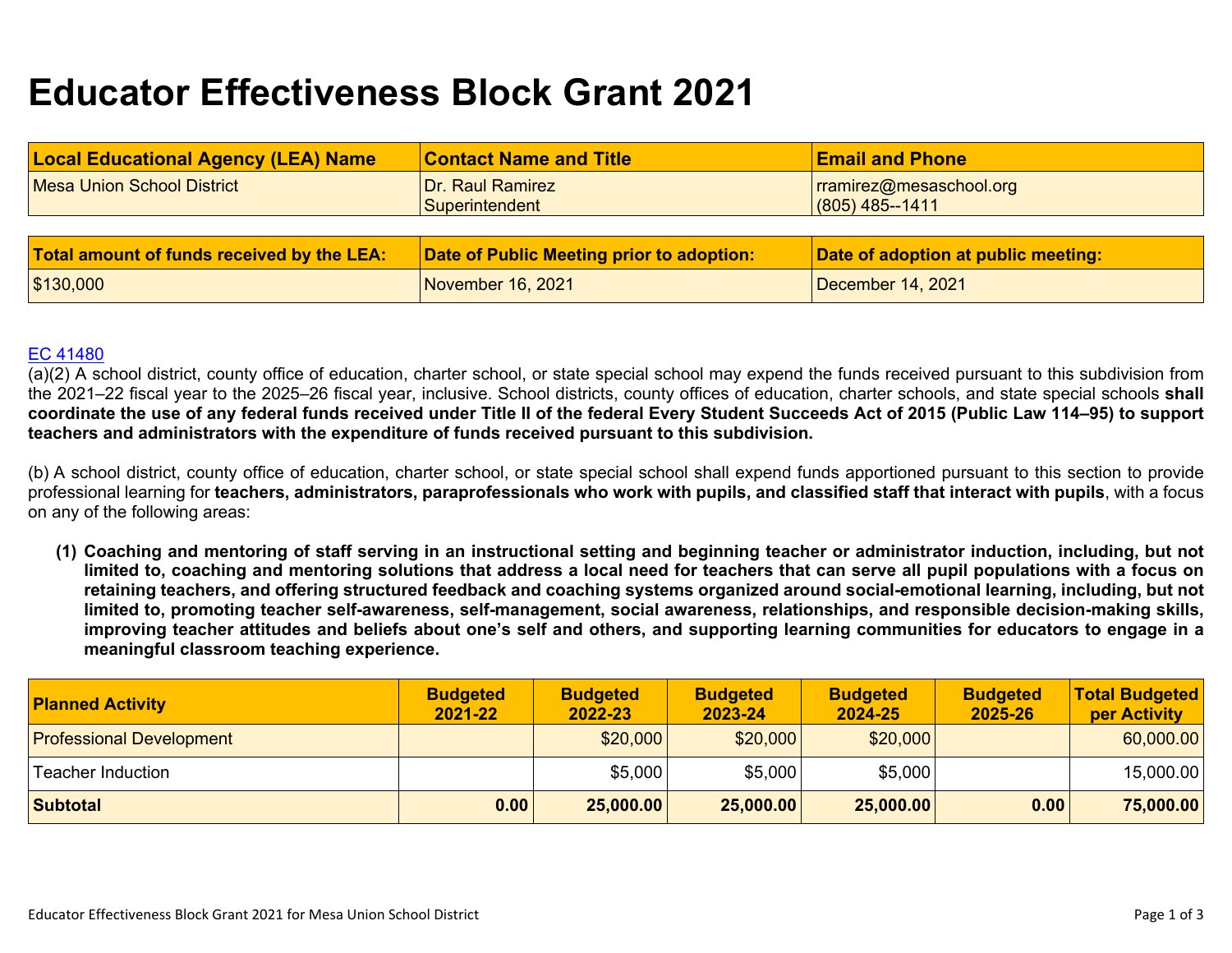**(2) Programs that lead to effective, standards-aligned instruction and improve instruction in literacy across all subject areas, including English language arts, history-social science, science, technology, engineering, mathematics, and computer science.** 

| <b>Planned Activity</b>                                                  | <b>Budgeted</b><br>2021-22 | <b>Budgeted</b><br>2022-23 | <b>Budgeted</b><br>2023-24 | <b>Budgeted</b><br>2024-25 | <b>Budgeted</b><br>2025-26 | <b>Total Budgeted</b><br>per Activity |
|--------------------------------------------------------------------------|----------------------------|----------------------------|----------------------------|----------------------------|----------------------------|---------------------------------------|
| <b>Student Social Emotional Support (SEL) &amp;</b><br><b>Counseling</b> |                            | \$15,000                   | \$20,000                   | \$20,000                   |                            | 55,000.00                             |
| <b>Subtotal</b>                                                          | 0.00                       | 15,000.00                  | 20,000.00                  | 20,000.00                  | 0.00                       | 55,000.00                             |

#### **Summary of Expenditures**

| <b>Planned Activity</b>      | <b>Budgeted</b><br>2021-22 | <b>Budgeted</b><br>2022-23 | <b>Budgeted</b><br>2023-24 | <b>Budgeted</b><br>2024-25 | <b>Budgeted</b><br>2025-26 | <b>Total Budgeted</b><br>per Activity |
|------------------------------|----------------------------|----------------------------|----------------------------|----------------------------|----------------------------|---------------------------------------|
| <b>Subtotal Section (1)</b>  | 0.00                       | 25,000.00                  | 25,000.00                  | 25,000.00                  | 0.00                       | 75,000.00                             |
| <b>Subtotal Section (2)</b>  | 0.00                       | 15,000.00                  | 20,000.00                  | 20,000.00                  | 0.00                       | 55,000.00                             |
| <b>Subtotal Section (3)</b>  | 0.00                       | 0.00                       | 0.00                       | 0.00                       | 0.00                       | 0.00                                  |
| <b>Subtotal Section (4)</b>  | 0.00                       | 0.00                       | 0.00                       | 0.00                       | 0.00                       | 0.00                                  |
| <b>Subtotal Section (5)</b>  | 0.00                       | 0.00                       | 0.00                       | 0.00                       | 0.00                       | 0.00                                  |
| <b>Subtotal Section (6)</b>  | 0.00                       | 0.00                       | 0.00                       | 0.00                       | 0.00                       | 0.00                                  |
| <b>Subtotal Section (7)</b>  | 0.00                       | 0.00                       | 0.00                       | 0.00                       | 0.00                       | 0.00                                  |
| <b>Subtotal Section (8)</b>  | 0.00                       | 0.00                       | 0.00                       | 0.00                       | 0.00                       | 0.00                                  |
| <b>Subtotal Section (9)</b>  | 0.00                       | 0.00                       | 0.00                       | 0.00                       | 0.00                       | 0.00                                  |
| <b>Subtotal Section (10)</b> | 0.00                       | 0.00                       | 0.00                       | 0.00                       | 0.00                       | 0.00                                  |
| <b>Totals by year</b>        | 0.00                       | 40,000.00                  | 45,000.00                  | 45,000.00                  | 0.00                       | 130,000.00                            |

## **Total planned expenditures by the LEA:**

130,000.00

### **Note:**